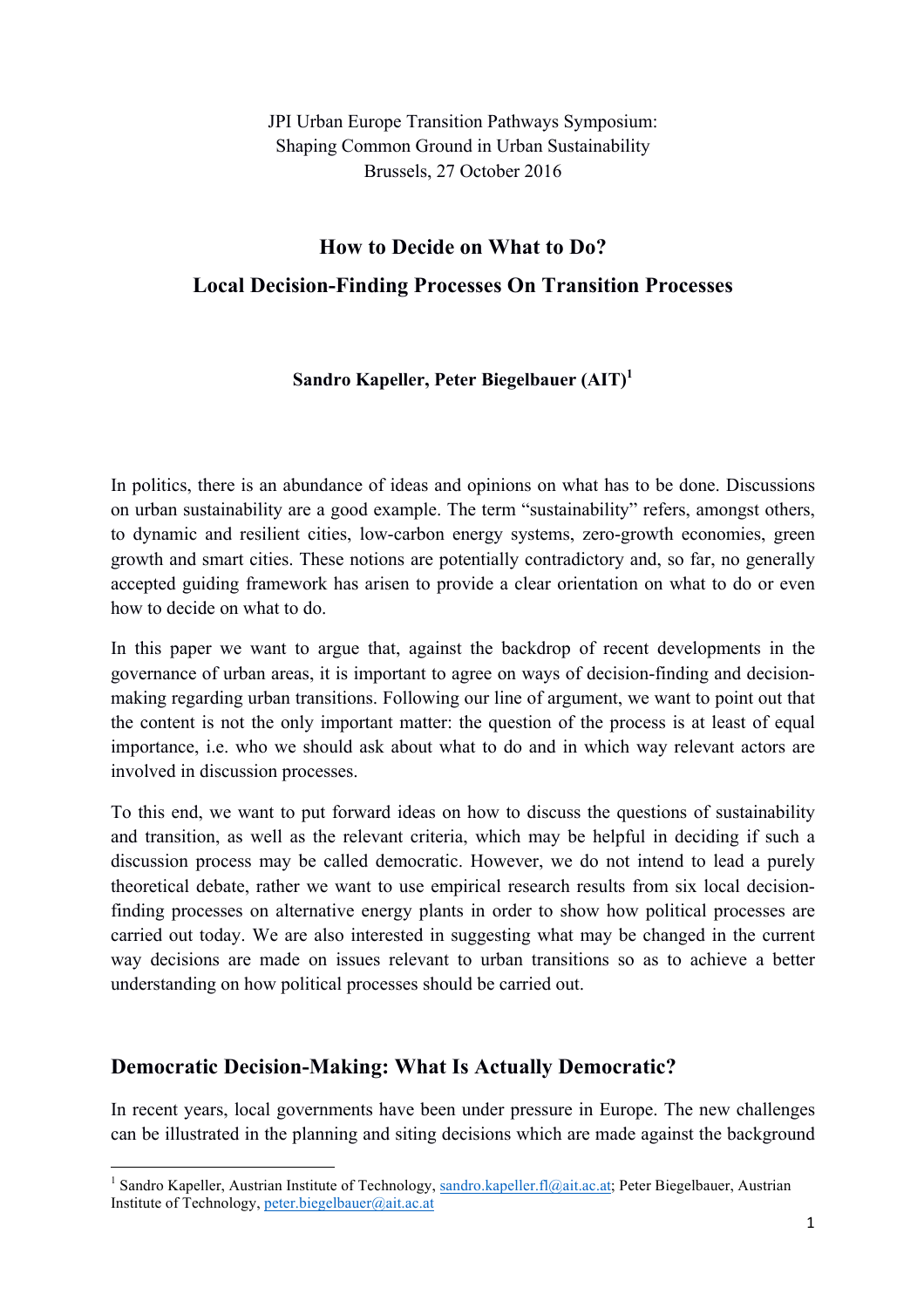of the much debated transition to alternative energy forms (Renn et al 2014). Citizens want to have a say in these decisions and around one quarter of the planned projects in Austria are not implemented, causing large sums of money to be wasted in unsuccessful planning processes.

Most people agree that decisions on political issues should be made in democratic ways. However, they might not agree on what democratic means.

In the modern debate on democratic theories, two main theoretical groups are distinguished – theories of representative democracy and theories of direct democracy. From the representative-theoretic point of view, the role of citizens is limited to electing their representatives, and the legitimacy of decisions made by these representatives is based on the act of voting. In contrast, theories of direct democracy assign citizens a more active role in the decision-finding- and decision-making-process and are shaped by two main traditions – participatory democracy and deliberative democracy (Biegelbauer/Hansen 2011).

According to the theory of participatory democracy, the aggregated opinions of all citizens are the source for the legitimacy of decisions. In participatory decision-finding processes, citizens have the opportunity to express their opinions, and their views are taken into account, so that each position is considered in the decision made (Weber 2012). Accordingly, decision-making by referendum leads to the most legitimate result possible, whereas a decision by representatives can only be justified by practical reasons, i.e. regarding large political units.

Deliberative democracy does not pay so much attention on the inclusion of every citizen in the decision-finding process, nor does it understand referendums as a legitimate way of decision-finding. Instead, according to the principle of deliberation, dialogue-oriented processes promoting the exchange of the so-called uninformed opinions and views stand in the centre of deliberative decision-finding. The hereby initiated mutual learning allows the shaping of informed opinions which should lead to a consensus (Held 2006, Landwehr 2012).

So in opposition to a participatory understanding, the decision made by deliberation is not just an aggregate of uninformed opinions, but qualitatively better decisions are possible, if they are based on a mutual dialogue and learning process grounding their legitimacy.

Of course, finding a consensus takes time and generates costs, and it is even contested whether a consensus on political issues is possible. Therefore, some authors take into account the possibility of decision-finding by referendums – at least in terms of political practice and as long as deliberation precedes these referendums (Held 2006, LeDuc 2015). Therefore, deliberative processes are seen as a precondition for the legitimacy and acceptance of direct democratic decision-finding by referendums (Nanz/Leggewie 2016).

Now we would like to discuss a set of factors useful for evaluating decision-making processes, which in turn are necessary for the transition to sustainable cities.

Based on these theoretical points of view, a distinction can be made between participation in the sense of shaping or co-designing a project, topic or process and participation in the sense of co-deciding a question by participating in a referendum. As we understand participation in the sense of shaping or co-designing a project, we distinguish four criteria that have to be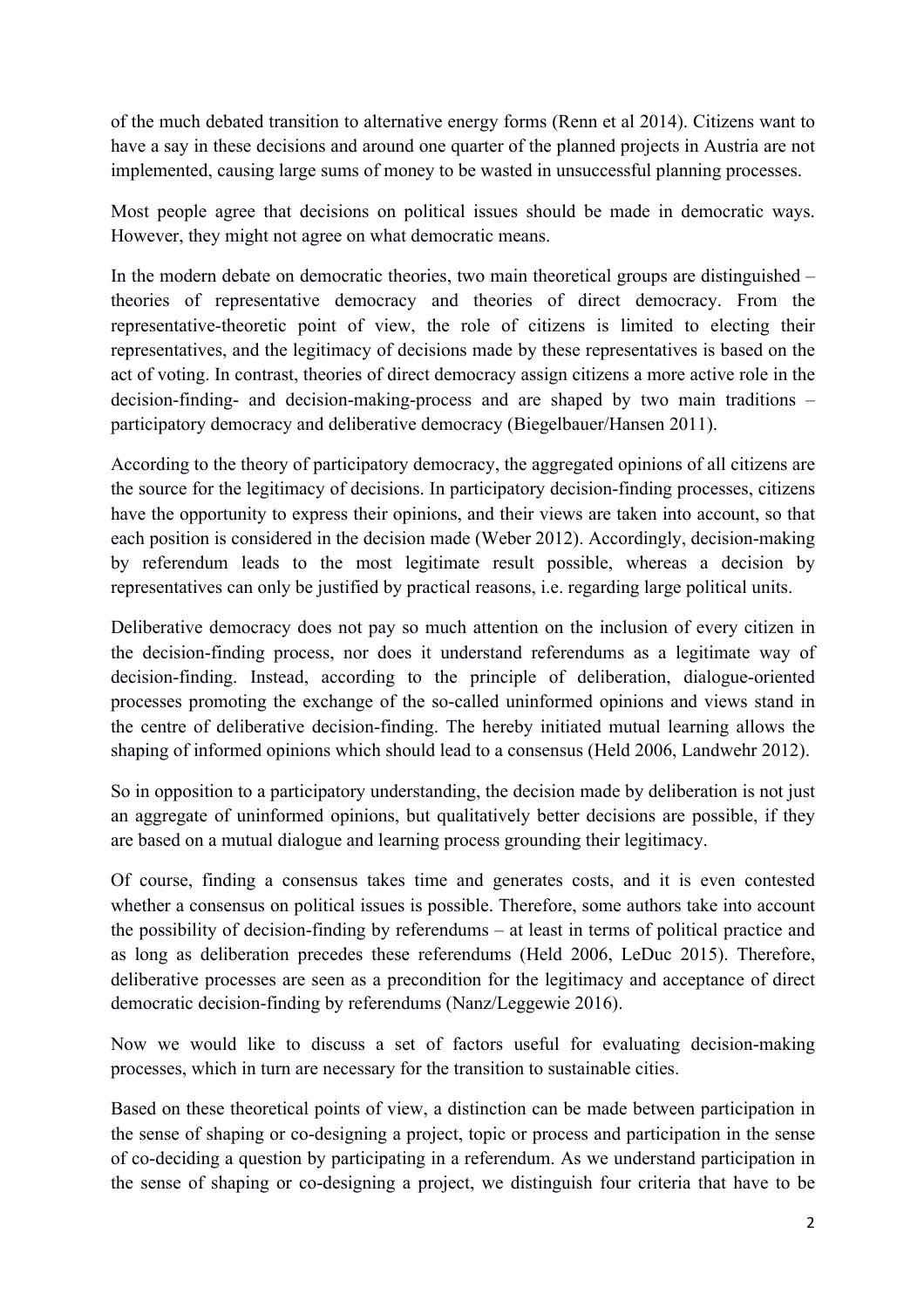fulfilled by participatory decision-finding-processes (compare Biegelbauer/Kapeller forthcoming):

- 1. The citizens concerned by a specific problem should be given a real opportunity to take part in the discussion.
- 2. Communication and information cannot only take place in one direction.
- 3. Citizens should have the opportunity to reformulate the issue to be decided upon, according to their own perspective.
- 4. All groups and individuals concerned should discuss with each other as equals and those in power should be willing to take common discussion results into account.

# **Six Local Decision-Finding Processes On Alternative Energy Plants**

In the transformation process of the European energy systems, wind power plays an important role. This is specifically the case in the eastern part of Austria, particularly in the states of Burgenland and Lower Austria, where many wind power projects have been implemented in the last sixteen years. But as such projects are often heavily contested, there is also a large number of local conflicts on siting decisions regarding these power plants.

We have selected six cases of alternative energy plants in Lower Austria, seeking high variance regarding the results of referendums, the degree of participation offered to citizens and development of the decision-finding processes. In the municipality Niederhollabrunn initially broad participation was promised; in the municipality Ladendorf, participation was reduced to information events; in the municipality Leitzersdorf, the project had a high degree of acceptance and in the municipality Lassee, a high degree of rejection. Sometimes, projects were given a second chance after rejection, as was the case in the municipality Göllersdorf.<sup>2</sup>

These cases have been investigated by mass media- and document-analysis in a first step, and in a second step expert interviews with mayors, operating companies and members of citizens' initiatives have been made.

The analysis of the decision-finding processes showed that citizens had to struggle in order to play a role going beyond being only recipients – otherwise participation offers were the result of the special situation in a community. In most cases, the general procedure was the presentation of a project by the mayor and the operating company, at a time when no more significant modifications to the project were possible. Citizens were given the opportunity to participate in information events, which should convince them of the already planned projects. In order to have more influence on the projects, citizens' initiatives were founded to articulate citizens' views and interests. The following rise of critical voices and the contesting information provided by citizens' initiatives lead to the perception of failed dialogues in the

<u> 1989 - Johann Barn, mars ann an t-Amhain an t-Amhain an t-Amhain an t-Amhain an t-Amhain an t-Amhain an t-Amh</u>

 $2 \text{ Empirical data was collected in the context of the MA thesis. Infrastrukturkonflike und Demokratie auf }$ Gemeindeebene. Eine Analyse von sechs Fallbeispielen zu Konflikten um Windkraftprojekte in Niederösterreich in Hinblick auf Partizipation und Entscheidungsfindungsprozesse" by Sandro Kapeller (Institute for Political Science, University of Vienna, 2016).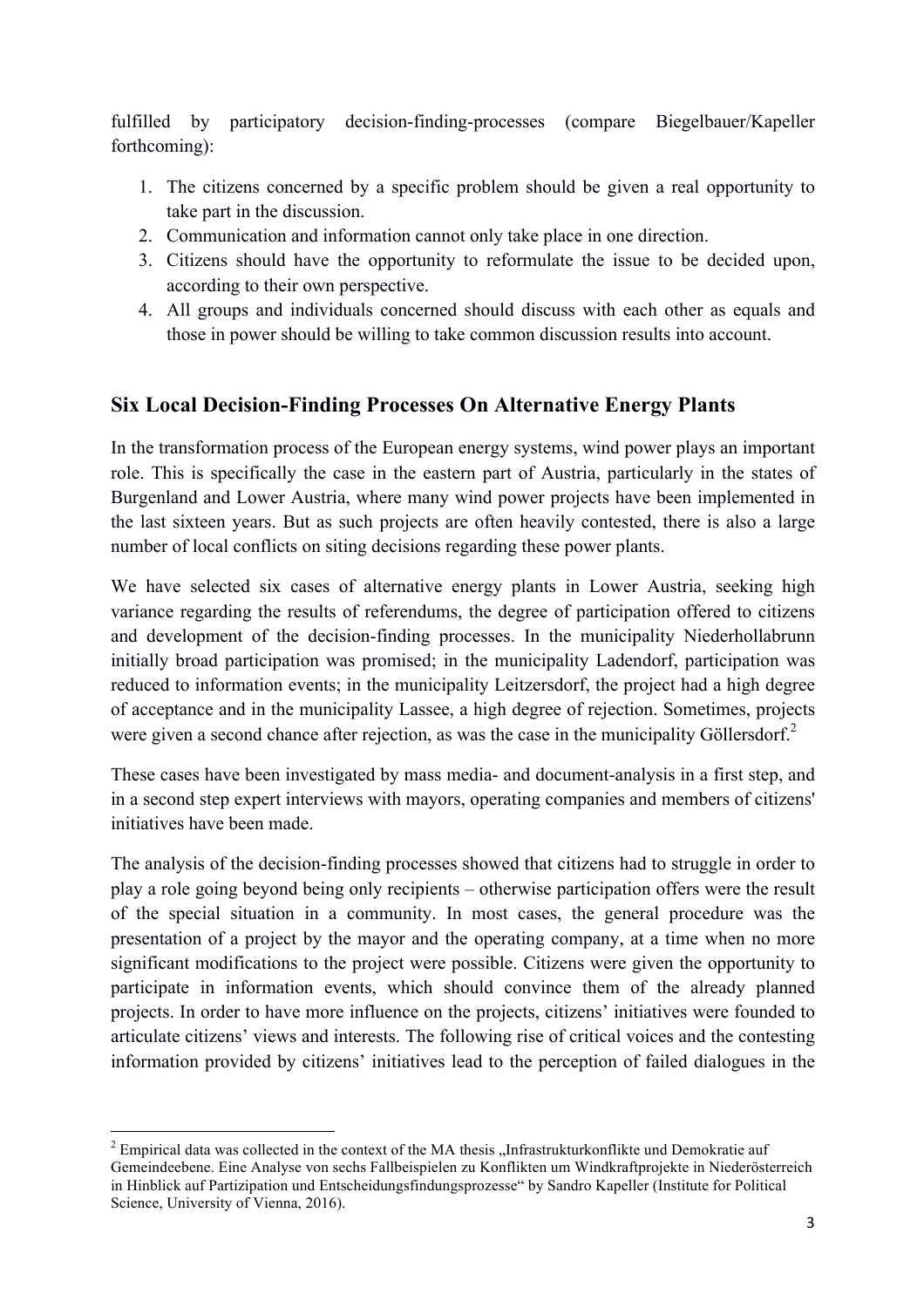eyes of those in charge. As a way out of this situation either mayors proposed referendums or citizens' initiatives urged referendums to stop the unwanted projects.

Participation in these cases was generally characterized by a lack of esteem for citizens' views and interests – characterizing opponents as NIMBYs (Not-In-My-Backyard) driven by envy or resentment, while not really offering citizens more options than to be for or against an already planned project. And as the main aim was to achieve acceptance by the citizens, participation processes were set up in the shape of information events, in which participation is not much more than a token (Arnstein 1969).

In that sense, citizens' initiatives reported that their arguments and views were not addressed and that their attempts to reformulate the political question – regarding the conditions a project should fulfil, how projects would influence life quality or economy (i.e. tourism) in the municipality, or if the usage of the expected revenues makes sense – were not successful. Furthermore, critical views were portrayed as harmful for a dialogue.

Many referendums were close calls and additional problems arose:

First, the attempt to end the decision-finding process by a referendum worsened the already problematic dialogue and affected the community. As the decision-finding process is geared towards the outcome of a referendum, the conflicting actors find themselves in election campaigns and tend to become very emotional about the projects and scandalize the rivals. Furthermore, those against a particular project find their views and interests potentially ignored by political representatives and in the referendum their last or main chance to advance their interests.

Second, the results of referendums showed little benefit for the decision-finding process. When a project is rejected, even by a bare majority, mayors or local governments have no scope for implementing a project. On the other hand, if a referendum does not show overwhelming acceptance for a project, organized opponents are unlikely to give up their resistance against it, and they just change their fighting arenas. In such scenarios, citizens' initiatives tried to stop projects at the level of the courts, i.e. the legality of referendums was questioned, mayors were sued, the impartiality of experts was contested and sometimes citizens tried to intervene at higher political levels. It seems that citizens engaged in the opposition to a project have put too much effort in their political goal to accept a decision by small majority.

Actually, the only benefit for political actors in carrying out a referendum on a heavily disputed topic lies in the fact that they may not be held accountable for the decision  $-$  i.e. there is a possibility to reduce their political risk. But the hope that decision-finding processes may be speeded up by a referendum did not prove to be true, and problems throughout the implementation process did not disappear – as long as the project was not refused.

Opposing this form of decision-finding, there were cases that pointed into another direction, induced by the special situation of the local community: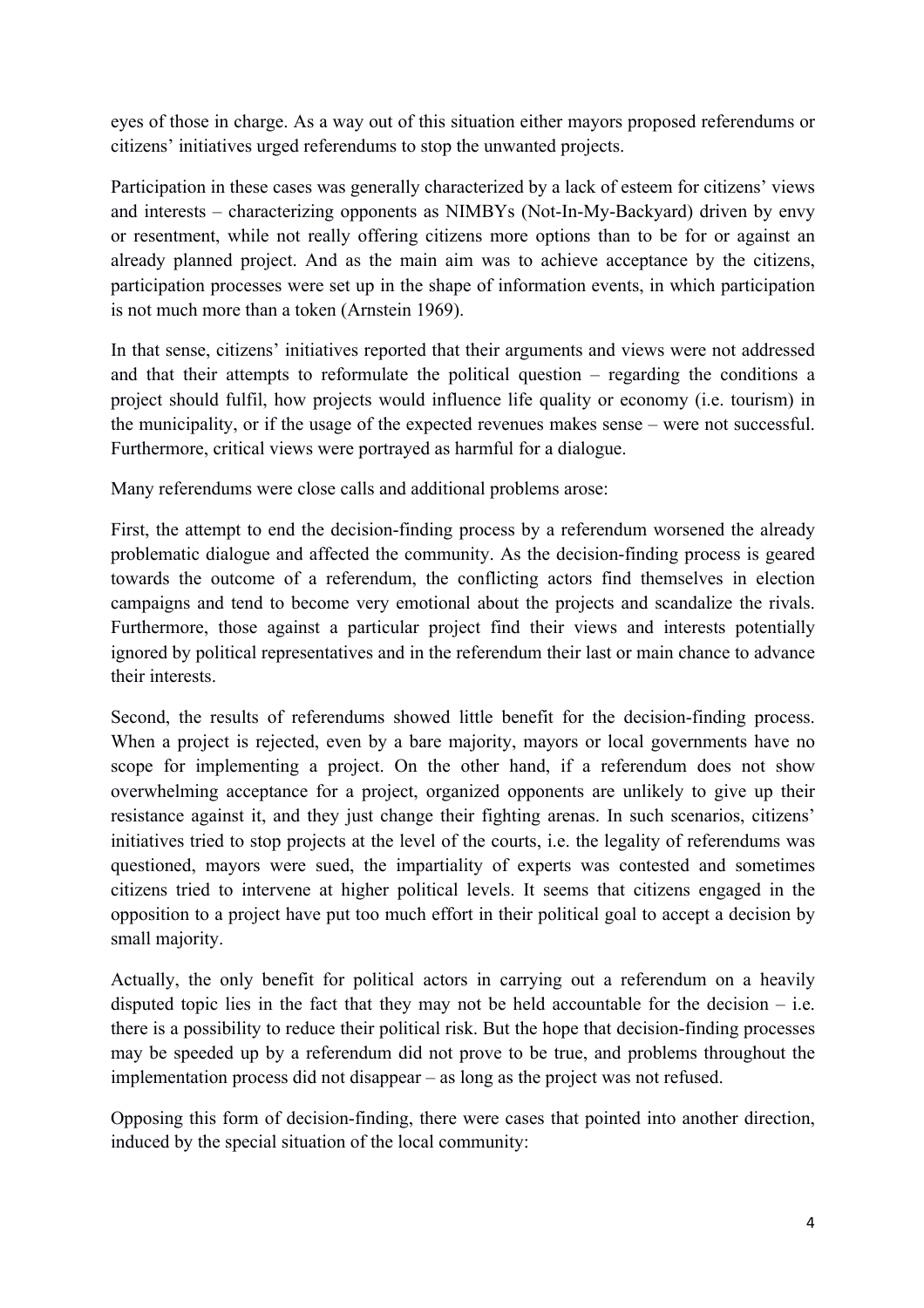In the municipality of Leitzersdorf, the mayor and his party could not decide on the project by themselves, because they had no absolute majority in the municipal council. So the mayor did not make the innovative, profitable project his own, instead he handed the planning of a project over to the municipal council. By involving the council, all parties were part of the planning process and all of them were engaged in informing the citizens about the project, and the planning process itself offered the opportunity to consider the ideas of the citizens in the framework of the project. The subsequent referendum showed that 80 % were in favour of the project.

In the municipality of Höflein, after a broad rejection of a project and a loss of trust in the mayor, the handover of power to a new mayor opened up new possibilities. The new mayor integrated the citizens' initiative and negotiated the new planning of the contested project – taking into account the interests of citizens. Subsequently, the rejection of wind power eroded and not only was the project implemented without a referendum or significant resistance, but also new projects were developed in the following years.

These two examples show, that being open to different views, being interested in a real dialogue with citizens, whose opinions are included in the planning of a project, can lead to a high degree of agreement – and thus question the need for decision-making by referendum.

In the other four cases, it turned out that, however, decision-finding by referendum was no panacea, often led to a worsening of the problems it was meant to solve and had negative effects on the interest in joint action and debate. Solutions not embedded in open dialogues are potentially preventing sustainable decisions and unsatisfying participatory processes can cause social costs: mayors stepped back, enmities between political groups emerged and sometimes communities were pulled apart.

At the same time political representatives and their views play a central role in the shaping of participatory processes. In the analysed cases, two factors proved to be of particular importance for a positive experience of participation. First, a high degree of transparency should be sought for, not only in respect to the aim and the time frame of a participatory process, but also regarding the actual potential of participants to shape a decision (compare also Smith 2009). If these points are not clearly communicated at the beginning of such a process, varying perceptions will become a burden for a common dialogue.

Second, all information regarding a project should be disseminated to the public, as well as efforts put into establishing uncontested knowledge within the process. Revealing values and basic assumptions of participants encourages discussions. Reducing political decisions to technical problems that can be dealt with by experts apparently does not work – and in the repoliticization of the discussion politicians and the process itself are in danger of losing credibility and trust.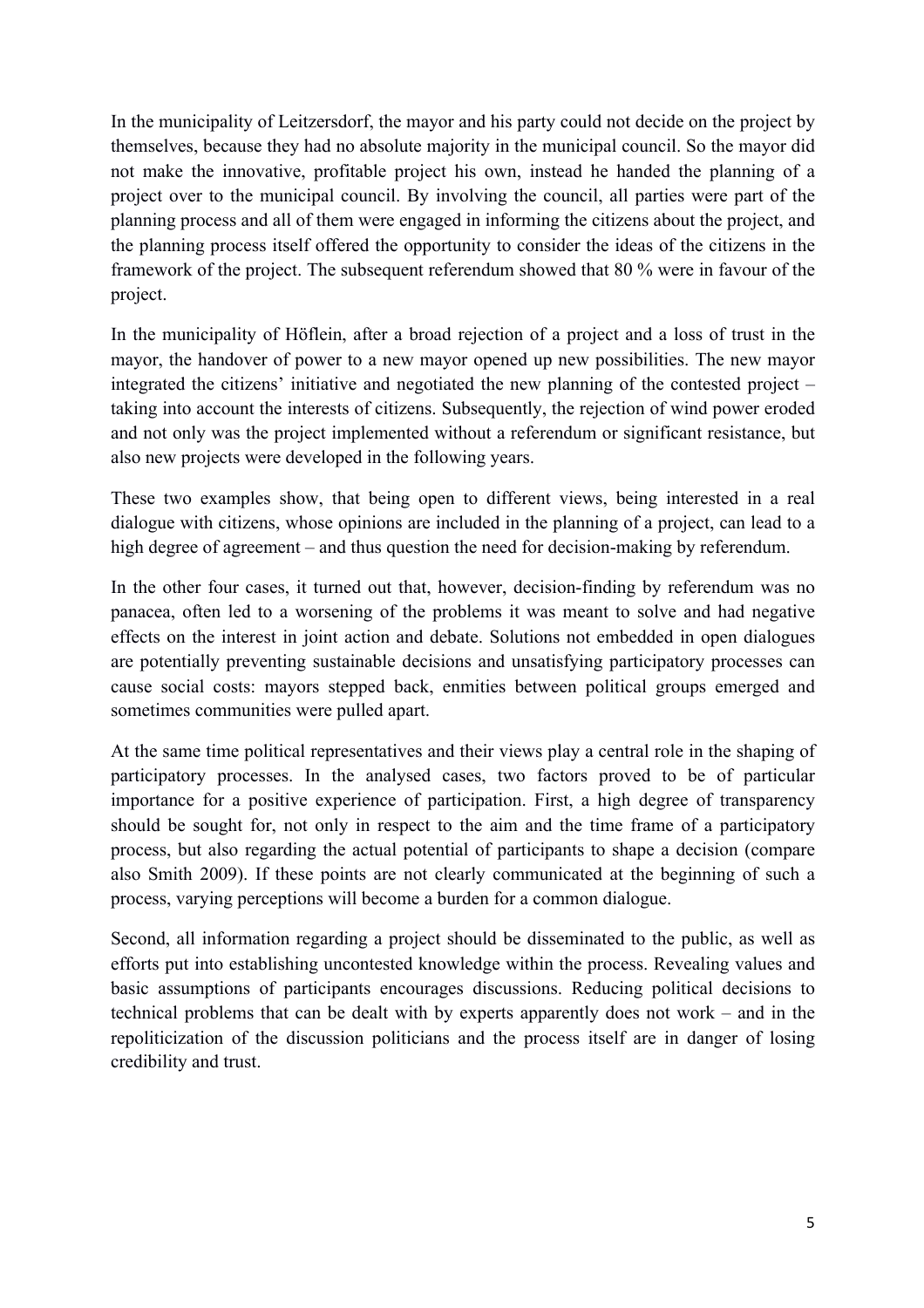## **Urban Transitions**

Where does that leave us with regard to urban transitions? As we pointed out at the very beginning, we propose that with all the sometimes bewildering variety of notions linked with issues of sustainability and transitions, it is important to agree about ways of decision-finding and decision-making. If we want to promote urban transitions, we have to think about what we want to achieve, who should be included in the processes leading to the transition and who should decide about the goals and the ways in which they should be reached. Moreover, we should consider the different venues to reach these decisions in the sense of different forms of decision-making, i.e. by utilising representative-democratic institutions, instruments such as referendums or deliberative processes such as consensus conferences, planning cells, citizen juries, et cetera.

Democratic forms of decision-making, which until recently most of us in the West have thought to be sacrosanct, are currently under pressure in a number of countries - amongst those leading democracies from the Anglo-Saxon world deemed to be the forerunners of modern democracy. We will have to take care that the sometimes technocratic understanding of decision-making featured by the scientific community, which is almost always well meant, is not taken hostage by the same populist political forces, which are questioning democracies as such and which may be less well-meaning than the sustainability community. In order to counter the dangers arising from technocratic decision-making, we should be sure to always lay open the catalogue of values we have in mind, when advancing certain technological, environmental, social, political or economic measures to obtain a high level of sustainability and ultimately a transition or transformation.

Moreover, we should work with a catalogue of values, which would define the way in which we want to go forward in thinking about decision-making processes. In a minimum definition of these, the four criteria put forward here should be included, i.e.to provide everyone affected by a measure with an opportunity to take part in a discussion about it, to hold a bidirectional dialogue, to give citizens a say in the making of questions to be decided upon, to create a discussion amongst equals and to take the outcomes of these debates seriously.

We will also have to deal with the rising complexity in decision-making (Streit 2015, Biegelbauer forthcoming) caused by phenomena such as internationalization, globalization, regionalization, the functional differentiation of governments, the multiplication of "wicked policy problems" (Rittel/Webber 1973) and the cross-cutting nature of many, and especially transition-related, policy problems. This increasing complexity exists and cannot be ignored. It cannot be controlled in the traditional way, through planning, norm-setting, regulation, legislation, oversight and law enforcement, as society is now too complex to rely only on such measures.

New answers have to be given to the increasing complexity in decision-making. Decisionfinding and decision-making processes should rely more on systemic thinking and on the acceptance of multiple centres of power at different levels of decision-making. Such a realization of the nature of modern society leads us towards the acceptance that urban transitions cannot be steered, but they can be afforded and invited. Instead of trying to control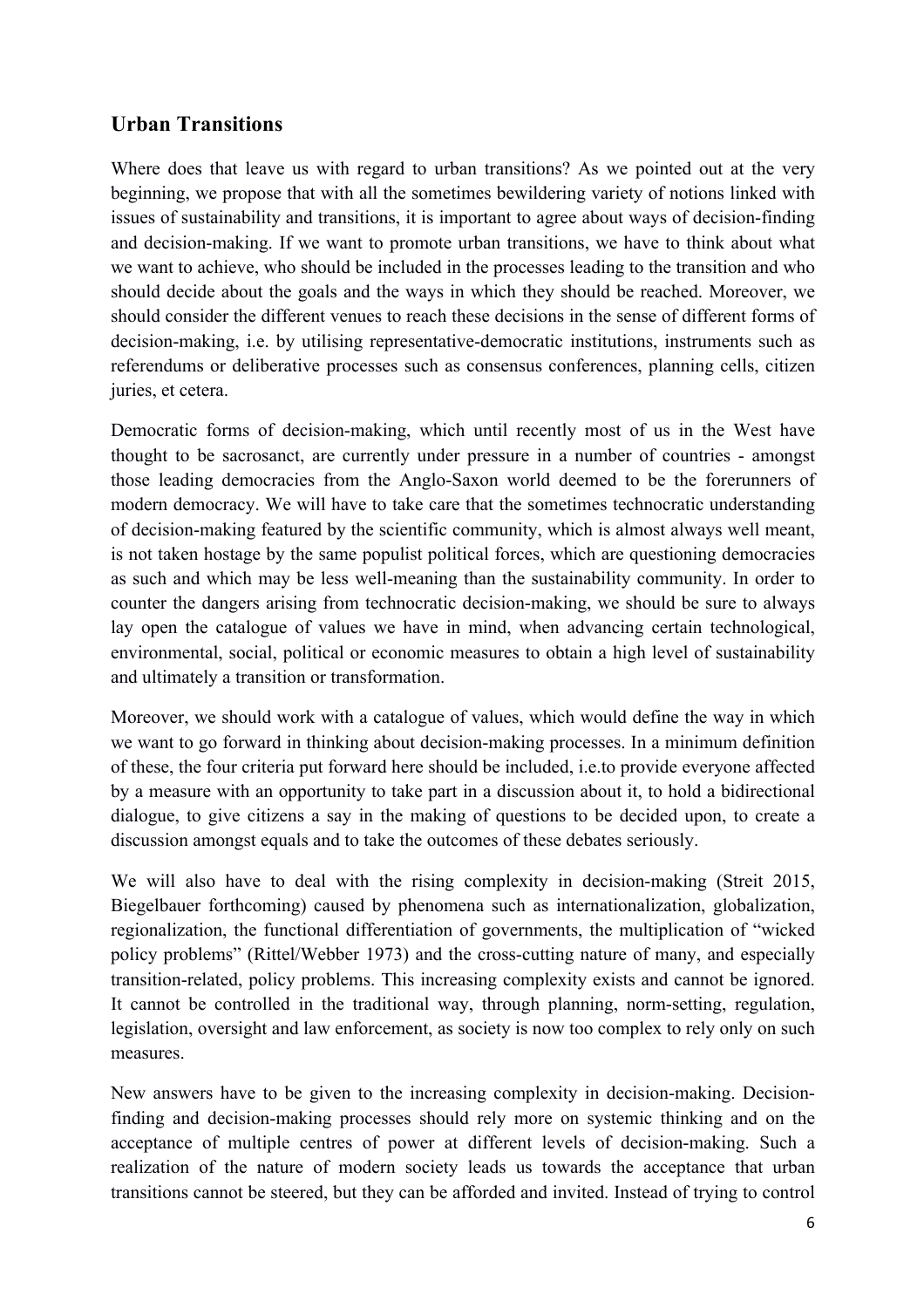the actors necessary for such a transition, they should be involved in common efforts of orientation through policy instruments such as foresight. In such a process, a number of stakeholders can take part in a mediated communication process, in which first a desirable future and second a roadmap featuring specific ways and measures on how to arrive at such a chosen future vision is developed (Wilhelmer/Nagl 2013, Dinges et al 2016).

Regardless what our answers to the questions of the transition are, we have to find democratic and inclusive forms of answering them. We should not succumb to economic and political pressures to come up with easy and technocratic solutions as a gift to society. If we can agree on the processes to be used for inclusive and democratic forms of decision-making, we may talk more easily about the differences between the scientific communities and their look at the world - simply because they are sometimes less important than they seem. And in the end, we may see more commonalities than differences amongst us.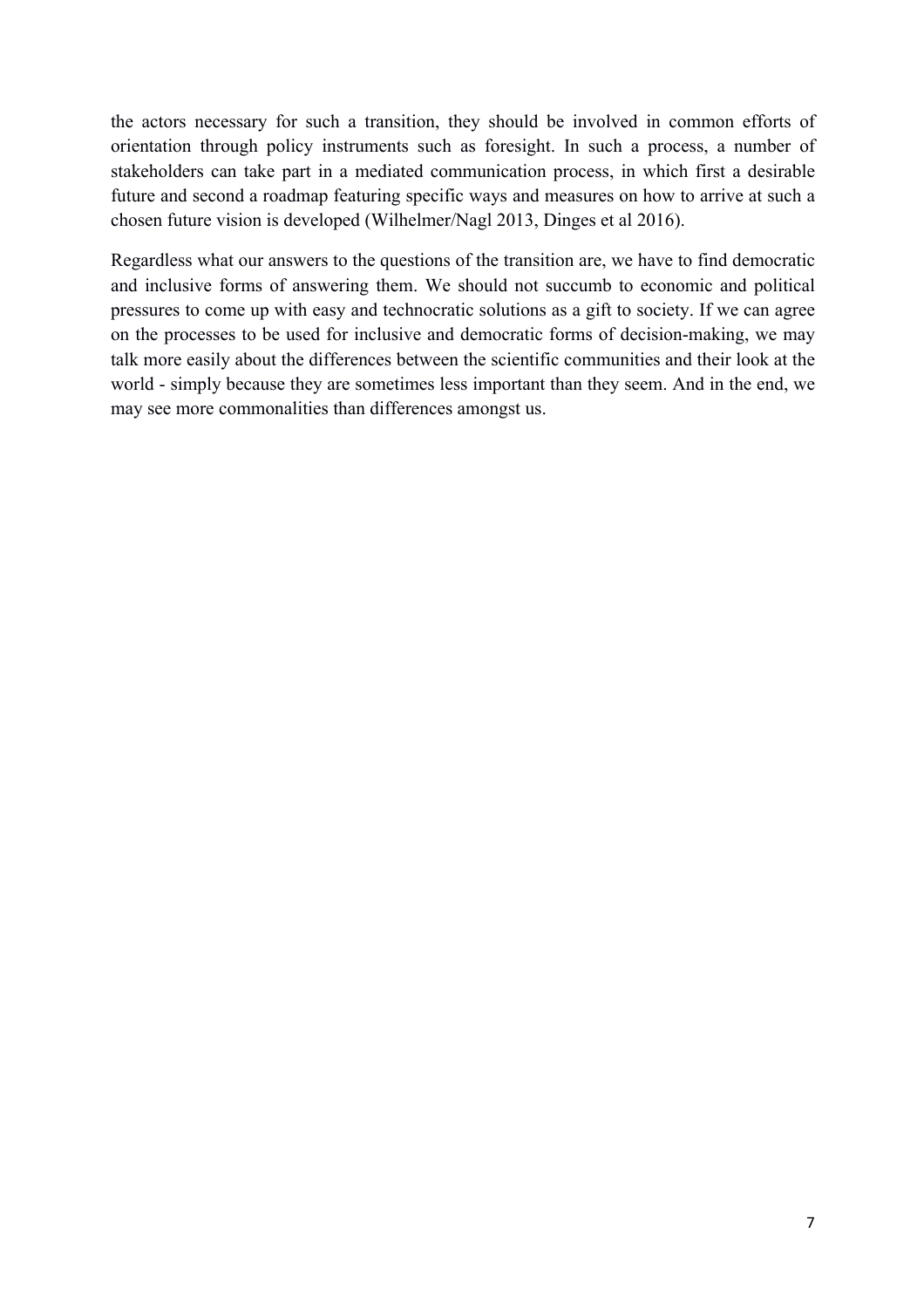## **References**

Arnstein, S. R. (1969). "A ladder of citizen participation." Journal of the American Institute of Planners 35(4): 216-224.

Biegelbauer, P. (forthcoming). Innovation Policy Coordination. In: Encyclopedia of Creativity, Invention, Innovation, and Entrepreneurship. E. G. Carayannis and D. F. J. Campbell (eds). New York, Springer.

Biegelbauer, P. and J. Hansen (2011). "Democratic Theory and Citizen Participation: democracy models in the evaluation of public participation in science and technology." Science and Public Policy 38(8): 589-598.

Biegelbauer, P. and S. Kapeller (forthcoming). "Mitentscheiden oder Mitgestalten: Direkte Demokratie versus Deliberation in lokalen Entscheidungsfindungsprozessen." SWS Rundschau 1/2017.

Dinges, M., P. Biegelbauer, D. Wilhelmer (2016). "The Tower of Babylon in Research, Technology and Innovation Policy: Foresight as a Method of Policy Coordination." mimeo.

Held, D. (2006). Models of Democracy. Stanford, Stanford University Press.

Kapeller, S. (2016). "Infrastrukturkonflikte und Demokratie auf Gemeindeebene. Eine Analyse von sechs Fallbeispielen zu Konflikten um Windkraftprojekte in Niederösterreich in Hinblick auf Partizipation und Entscheidungsfindungsprozesse." Master's thesis, University of Vienna.

Landwehr, C. (2012). Demokratische Legitimation durch rationale Kommunikation. Theorien deliberativer Demokratie. In: Zeitgenössische Demokratietheorie. Band 1. Normative Demokratietheorien. O. Lembcke, C. Ritzi and G. Schaal. Wiesbaden, Springer VS: 355-385.

LeDuc, L. (2015). Referendums and deliberative democracy. Electoral Studies 38: 139-148.

Nanz, P. and Leggewie, C. (2016). Die Konsultative. Mehr Demokratie durch Bürgerbeteiligung. Berlin, Verlag Klaus Wagenbach.

Renn, O., W. Köck, et al. (01/2014). Öffentlichkeitsbeteiligung bei Planungsvorhaben der Energiewende. Policy Brief der Helmholtz Allianz ENERGY-TRANS.